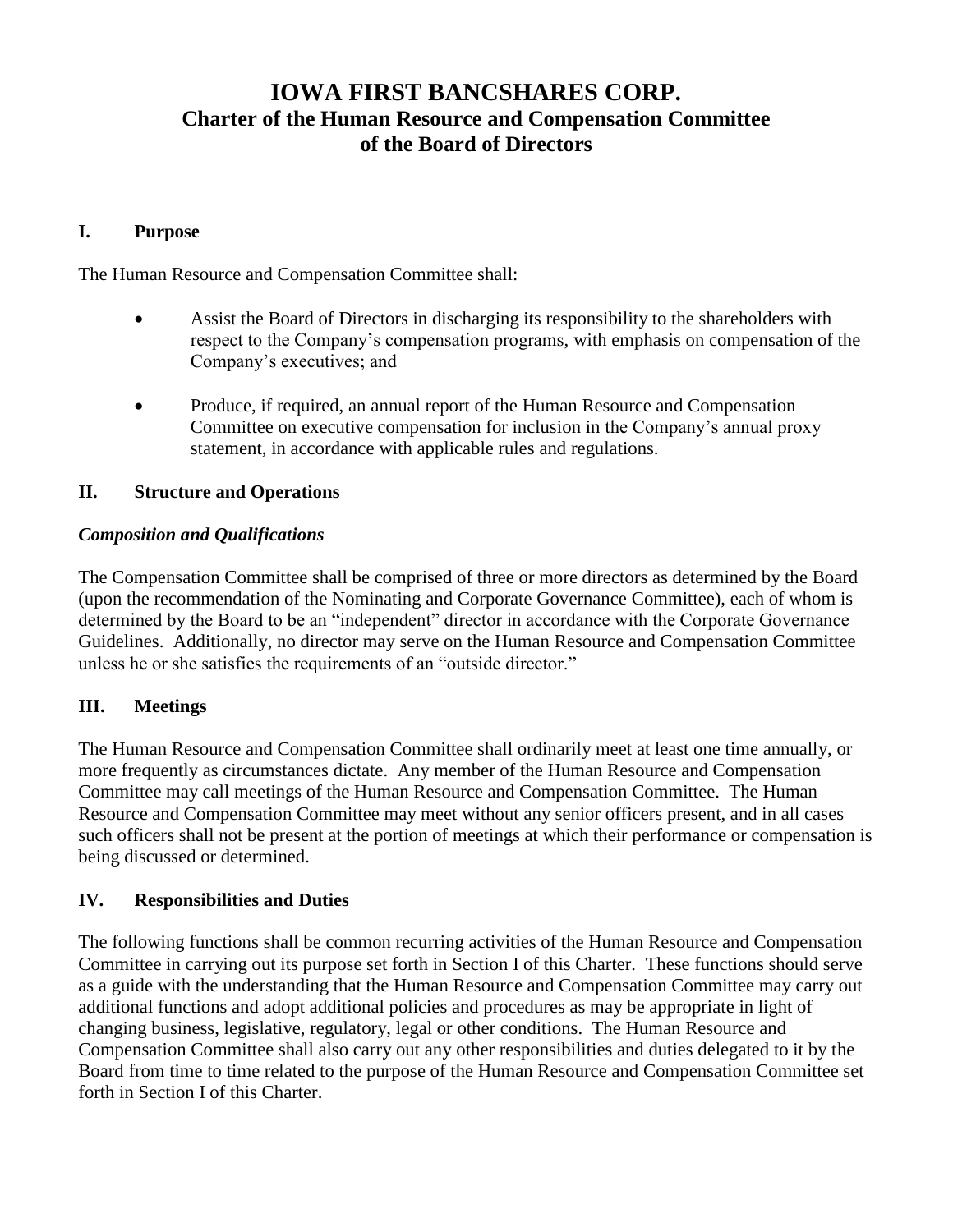The Human Resource and Compensation Committee, in discharging its oversight role, is empowered to study or investigate any matter of interest or concern within its stated purpose that the Human Resource and Compensation Committee deems appropriate or necessary and shall have the sole authority to retain and terminate outside counsel or other experts for this purpose, including the authority to approve the fees payable to such counsel or experts and any other terms of retention.

To fulfill its responsibilities and duties, the Human Resource and Compensation Committee shall:

# *Compensation for Executive Officers and Potential Conflicts*

- (1) Establish and review the overall executive compensation philosophy of the Company.
- (2) Review and approve Company goals and objectives relevant to CEO and other executive officers' compensation, including annual performance objectives.
- (3) Evaluate the performance of the CEO and other executive officers in light of established goals and objectives and, based on such evaluation, review and approve the annual salary, bonus, deferred compensation and other benefits, direct and indirect, of the CEO and other executive officers.
- (4) In connection with executive compensation plans:
	- (i) Review and recommend to the full Board, or approve as appropriate, new executive compensation plans and any changes to or modifications of existing executive compensation plans;
	- (ii) Review on a periodic basis the operations of the Company's executive compensation programs to determine whether they are properly coordinated and achieving their intended purposes;
	- (iii) Take steps to modify any executive compensation program that, upon analysis, is determined to yield compensation or benefits that are not reasonably related to executive and corporate performance.
- (5) Review and make recommendations to the Board, or approve, as appropriate, any contracts or other transactions with current or former executive officers of the Company and any non-independent director, including consulting arrangements, employment contracts, severance or termination arrangements.
- (6) Consider questions of independence and requests of current and former officers to engage in activities with other companies.

## *Monitoring Incentive, Equity-Based and other Compensation Plans and Programs*

- (7) Perform duties delegated to it by the Board under various executive compensation plans.
- (8) Review and make recommendations to the full Board, or approve, as appropriate, all awards of stock, stock options and other incentive compensation awards and other compensation to executive officers.